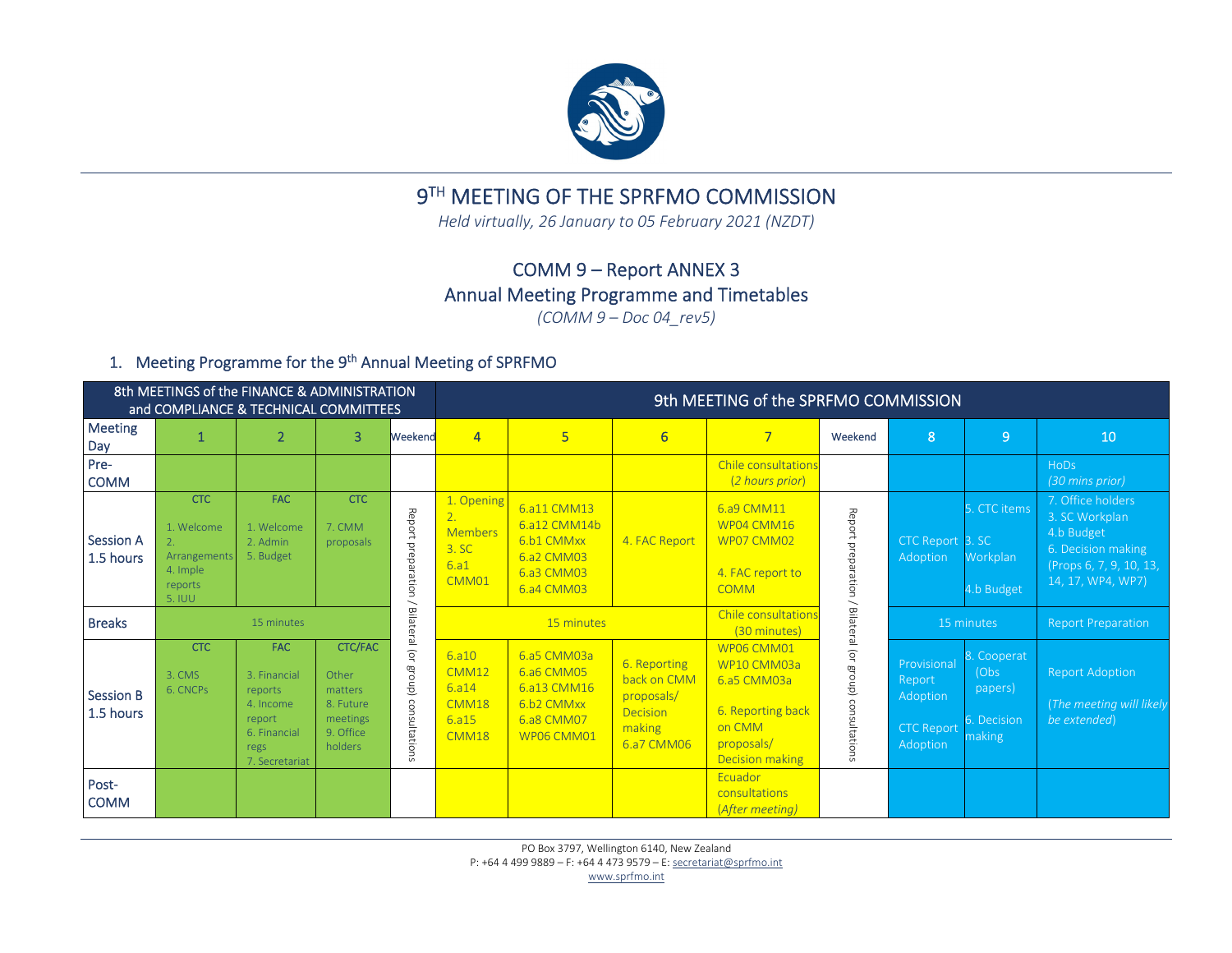

## 2. Timetable(s) for the 9th Annual Meeting of the SPRFMO

#### *Western Timezones*

| Time Zone   | Location                          | Day 1            | Day 2       | Day 3                                                                                 |                         | Day 4               | Day 5             | Day 6                               | Day 7                         | Day 8       | Day 9      | Day 10      |
|-------------|-----------------------------------|------------------|-------------|---------------------------------------------------------------------------------------|-------------------------|---------------------|-------------------|-------------------------------------|-------------------------------|-------------|------------|-------------|
|             | Rarotonga,                        | 03:00 am,        | 03:00 am,   | 03:00 am.                                                                             |                         | $1:00$ pm,          | $1:00$ pm,        | $1:00$ pm,                          | $1:00$ pm,                    | 9:00 pm,    | $9:00$ pm, | 9:00 pm,    |
| <b>CKT</b>  | Cook Islands                      | Wednesday,       | Thursday,   | Friday,<br>22 Jan 2021                                                                | Monday,                 | Tuesday,            | Wednesday,        | Thursday,                           | Sunday,                       | Monday,     | Tuesday,   |             |
|             |                                   | 20 Jan 2021      | 21 Jan 2021 |                                                                                       | 25 Jan 202              | 26 Jan 2022         | 27 Jan 2021       | 28 Jan 2021                         | 31 Jan 2021                   | 1 Feb 2021  | 2 Feb 2021 |             |
|             | Honolulu,                         | 03:00 am,        | 03:00 am,   | 03:00 am,                                                                             | <b>Repor</b>            | $1:00 \text{ pm}$ , | $1:00$ pm,        | $1:00$ pm,                          | $1:00 \text{ pm}$             | $9:00$ pm,  | $9:00$ pm, | $9:00$ pm,  |
| <b>HST</b>  | <b>United States</b>              | Wednesdav        | Thursdav.   | Fridav.                                                                               |                         | Monday,             | Tuesday,          | Wednesday                           | Thursday,                     | Sunday,     | Monday,    | Tuesday,    |
|             | of America                        | 20 Jan 2021      | 21 Jan 2021 | 22 Jan 2021                                                                           |                         | 25 Jan 2021         | 26 Jan 2021       | 27 Jan 2021                         | Report<br>28 Jan 2021         | 31 Jan 2021 | 1 Feb 2021 | 2 Feb 2021  |
|             | Havana,                           | 08:00 am,        | 08:00 am,   | t prepara<br>08:00 am,<br>Friday,<br>22 Jan 2021<br>ligi<br> <br>08:00 am,<br>Friday, | $6:00 \text{ pm}$       | $6:00 \text{ pm}$   | $6:00 \text{ pm}$ | $6:00 \text{ pm}$<br>$\overline{Q}$ | 02:00 am,                     | 02:00 am,   | 02:00 am,  |             |
| <b>CST</b>  | Republic of Cuba                  | <b>Wednesday</b> | Thursday,   |                                                                                       | Monday,                 | Tuesday,            | Wednesdav         | éb.<br>Thursday,                    | Monday,                       | Tuesday,    | Wednesday, |             |
|             |                                   | 20 Jan 2021      | 21 Jan 2021 |                                                                                       | 25 Jan 2021             | 26 Jan 2021         | 27 Jan 2021       | 28 Jan 2021                         | 1 Feb 2021                    | 2 Feb 2021  | 3 Feb 2021 |             |
|             |                                   | 08:00 am,        | 08:00 am,   |                                                                                       |                         | $6:00 \text{ pm}$   | $6:00 \text{ pm}$ | $6:00 \text{ pm}$                   | 흥<br>$6:00 \text{ pm}$        | $02:00$ am, | 02:00 am,  | 02:00 am,   |
| ECT         | Guayaquil,<br>Republic of Ecuador | <b>Wednesday</b> | Thursday,   |                                                                                       | Monday,                 | Tuesday,            | <b>Wednesday</b>  | Thursday,                           | Monday,                       | Tuesday,    | Wednesday, |             |
|             |                                   | 20 Jan 2021      | 21 Jan 2021 | 22 Jan 2021                                                                           |                         | 25 Jan 202          | 26 Jan 2022       | 27 Jan 2021                         | Bila<br>28 Jan 2021           | 1 Feb 2021  | 2 Feb 2021 | 3 Feb 2021  |
|             | Lima.                             | 08:00 am,        | 08:00 am,   | 08:00 am,                                                                             | <b>Bilater</b>          | $6:00 \text{ pm}$ , | $6:00 \text{ pm}$ | $6:00 \text{ pm}$                   | itel<br>$6:00 \text{ pm}$     | $02:00$ am, | 02:00 am,  | 02:00 am,   |
| PET         | Republic of Peru                  | Wednesday,       | Thursday,   | <u>ம்</u><br>Friday,                                                                  | Monday,                 | Tuesday,            | Wednesday         | உ<br>Thursday,                      | Monday,                       | Tuesday,    | Wednesday, |             |
|             |                                   | 20 Jan 2021      | 21 Jan 2021 | 22 Jan 2021                                                                           | $\sqrt{2}$              | 25 Jan 2021         | 26 Jan 2022       | 27 Jan 2021                         | $\overline{Q}$<br>28 Jan 2021 | 1 Feb 2021  | 2 Feb 2021 | 3 Feb 2021  |
|             |                                   | 10:00 am,        | 10:00 am,   | 10:00 am,                                                                             | gro                     | 8:00 pm,            | $8:00 \text{ pm}$ | $8:00 \text{ pm}$                   | group<br>8:00 pm,             | $04:00$ am, | 04:00 am,  | $04:00$ am, |
| <b>CLST</b> | Santiago,<br>Republic of Chile    | Wednesday,       | Thursday,   | Friday,                                                                               | Ĕ                       | Monday,             | Tuesday,          | <b>Wednesday</b>                    | Thursday,                     | Monday,     | Tuesday,   | Wednesday,  |
|             |                                   | 20 Jan 2021      | 21 Jan 2021 | 22 Jan 2021                                                                           | $\overline{\mathsf{S}}$ | 25 Jan 2021         | 26 Jan 2022       | 27 Jan 2021                         | 28 Jan 2021<br>con            | 1 Feb 2021  | 2 Feb 2021 | 3 Feb 2021  |
|             | Tórshavn,                         | $1:00$ pm,       | $1:00$ pm,  | $1:00 \text{ pm}$ ,                                                                   |                         | 11:00 pm,           | $11:00$ pm,       | $11:00 \text{ pm}$                  | $11:00$ pm,                   | 07:00 am,   | 07:00 am,  | 07:00 am,   |
| WET         | Kingdom of Denmark                | Wednesday        | Thursday,   | Friday,                                                                               | priation:               | Monday,             | Tuesday,          | <b>Wednesday</b>                    | sultations<br>Thursday,       | Monday,     | Tuesday,   | Wednesday,  |
|             | in respect of the                 | 20 Jan 2021      | 21 Jan 2021 | 22 Jan 2021                                                                           |                         | 25 Jan 2021         | 26 Jan 2021       | 27 Jan 2021                         |                               | 1 Feb 2021  |            |             |
|             | Faroe Islands                     |                  |             |                                                                                       |                         |                     |                   |                                     | 28 Jan 2021                   |             | 2 Feb 2021 | 3 Feb 2021  |
|             | Brussels,                         | $2:00$ pm,       | 2:00 pm,    | 2:00 pm,                                                                              |                         | 11:59 pm,           | 11:59 pm,         | $11:59$ pm,                         | 11:59 pm,                     | 08:00 am,   | 08:00 am,  | 08:00 am,   |
| <b>CET</b>  | Belgium,                          | Wednesday        | Thursday,   | Friday,                                                                               |                         | Monday,             | Tuesday,          | Wednesday                           | Thursday,                     | Monday,     | Tuesday,   | Wednesday,  |
|             | European Union                    | 20 Jan 2021      | 21 Jan 2021 | 22 Jan 2021                                                                           |                         | 25 Jan 2021         | 26 Jan 2021       | 27 Jan 2021                         | 28 Jan 2021                   | 1 Feb 2021  | 2 Feb 2021 | 3 Feb 2021  |